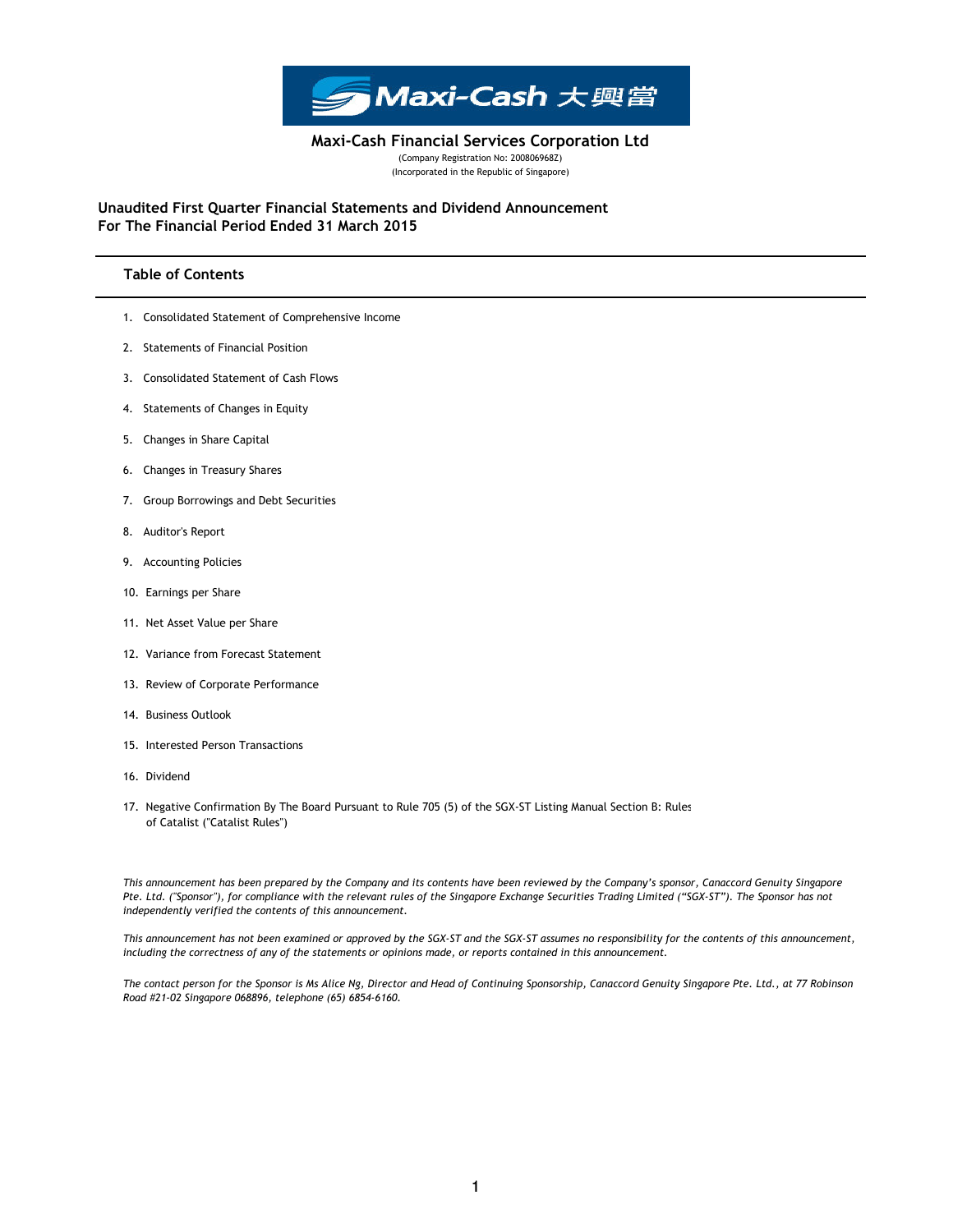

## 1. Consolidated Statement of Comprehensive Income

# 1(i) Consolidated Statement of Comprehensive Income For The Financial Period Ended 31 March 2015 ("1Q2015")

|                                                       | Group          |           |        |
|-------------------------------------------------------|----------------|-----------|--------|
|                                                       | <b>1Q 2015</b> | 10 2014   | Change |
|                                                       | \$'000         | \$'000    | %      |
| Revenue                                               | 28,695         | 26,927    | 7%     |
| Material costs                                        | (19, 500)      | (19, 453) | 0%     |
| Employee benefits                                     | (3,252)        | (2,747)   | 18%    |
| Depreciation and amortisation                         | (468)          | (437)     | 7%     |
| Finance costs                                         | (853)          | (663)     | 29%    |
| Other operating expenses                              | (3,708)        | (3,772)   | $-2%$  |
| Operating profit/(loss)                               | 914            | (145)     | n.m.   |
| Rental income                                         | 64             | 208       | $-69%$ |
| Other income                                          | 252            | 204       | 24%    |
| Profit before tax from continuing operation           | 1,230          | 267       | 361%   |
| Taxation                                              | (227)          | (51)      | 345%   |
| Profit for the period                                 | 1,003          | 216       | 364%   |
| Profit attributable to:                               |                |           |        |
| Shareholders of the Company                           | 988            | 202       | 389%   |
|                                                       | 15             | 14        | 7%     |
| Non-controlling interests                             | 1,003          | 216       | 364%   |
|                                                       |                |           |        |
| Profit for the period                                 | 1,003          | 216       | 364%   |
| Other comprehensive income for the period, net of tax |                |           |        |
| Total comprehensive income for the period             | 1,003          | 216       | 364%   |
| Total comprehensive income attributable to:           |                |           |        |
| Shareholders of the Company                           | 988            | 202       | 389%   |
| Non-controlling interests                             | 15             | 14        | 7%     |
|                                                       | 1,003          | 216       | 364%   |
| Earnings per ordinary share (cents)                   |                |           |        |
| -Basic                                                | 0,18           | 0.04      | 350%   |
| -Diluted                                              | 0,18           | 0.04      | 350%   |

Other information :-

|                                                                                | <b>Group</b>      |                   |                    |
|--------------------------------------------------------------------------------|-------------------|-------------------|--------------------|
|                                                                                | 10 2015<br>\$'000 | 10 2014<br>\$'000 | <b>Change</b><br>% |
| Amortisation of prepaid rent                                                   | 88                | 95                | $-7%$              |
| Depreciation of property, plant and equipment                                  | 379               | 342               | 11%                |
| Financial losses on pledged items (recovered) / not fully covered by insurance | (47)              | 39                | n.m.               |
| Recovery of allowance for doubtful debts                                       |                   | (46)              | n.m.               |
| Foreign currency exchange gain                                                 | (6)               | (20)              | $-70%$             |

n.m. - Not meaningful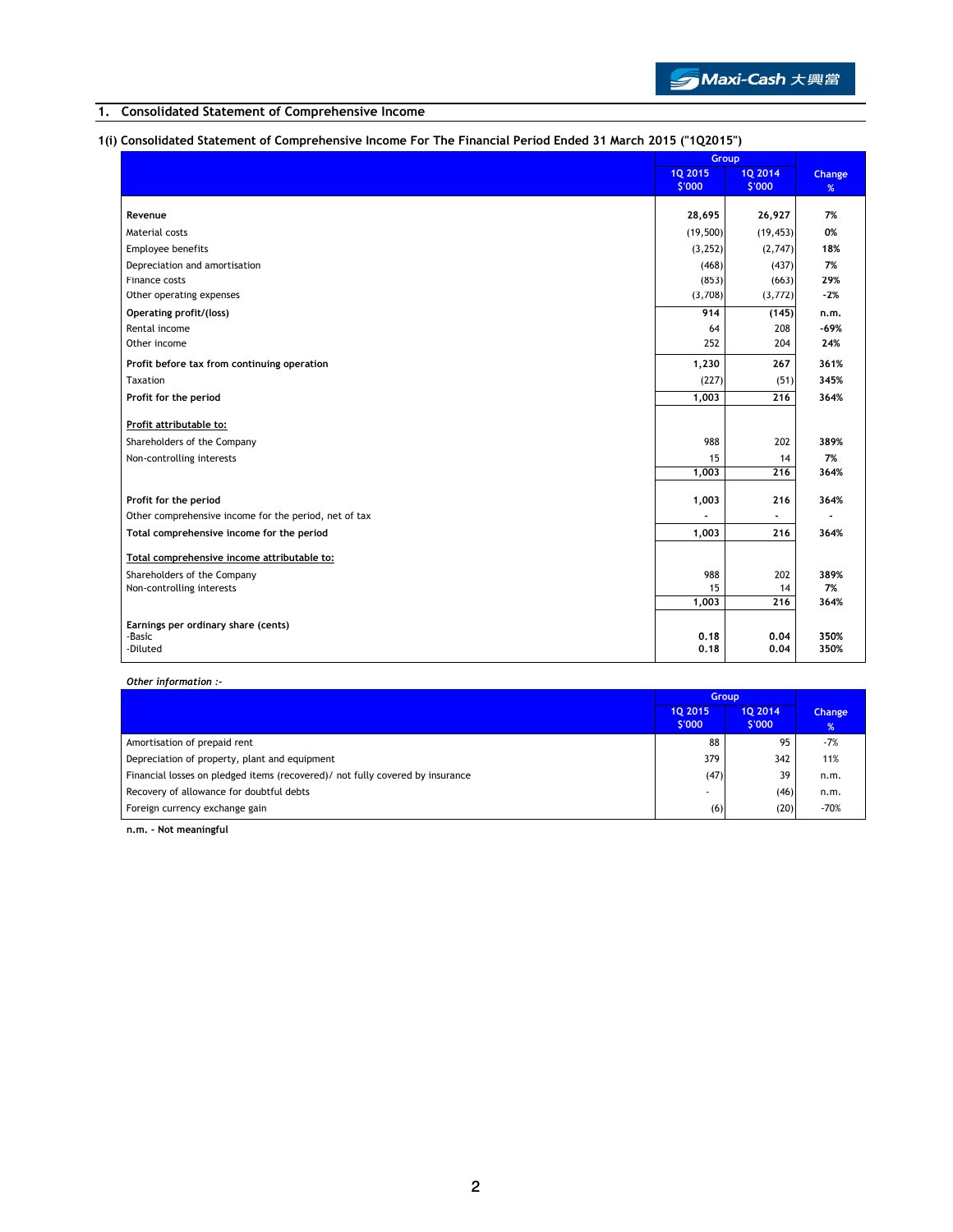#### 1. Consolidated Statement of Comprehensive Income (Con't)

#### NOTES:

- 1a Depreciation of fixed assets in pawnshops and retail outlets is computed on a straight-line basis over 3 to 5 years.
	- 1b The Group recognises all inventory, including trade-in stock and sales return stock, at the lower of cost and net realisable value.
	- 1c The increase in material costs in 1Q 2015 as compared to 1Q 2014 was generally in line with the increase in revenue from the retail and trading of pre-owned jewellery and watches business.
	- 1d The increase in employee benefits expenses in 1Q 2015 as compared to 1Q 2014 was mainly due to the increase in number of employees, as the Group has more pawnshops and retail outlets as at 31 March 2015 as compared to 31 March 2014.
	- 1e Higher depreciation charges in 1Q 2015 as compared to 1Q 2014 was due to the increase in depreciation of plant and equipment for new pawnshops and retail outlets.
	- 1f Finance costs for 1Q 2015 increased from 1Q 2014, mainly due to more loan drawdown and higher interest rate charged.
	- 1g Lower other operating expenses in 1Q 2015 as compared to 1Q 2014 was mainly due to Goods and Services Tax ("GST") recovered from rental expenses on operating leases.
	- 1h Lower rental income for 1Q 2015 as compared to 1Q 2014 was due to fewer sub-leasing properties.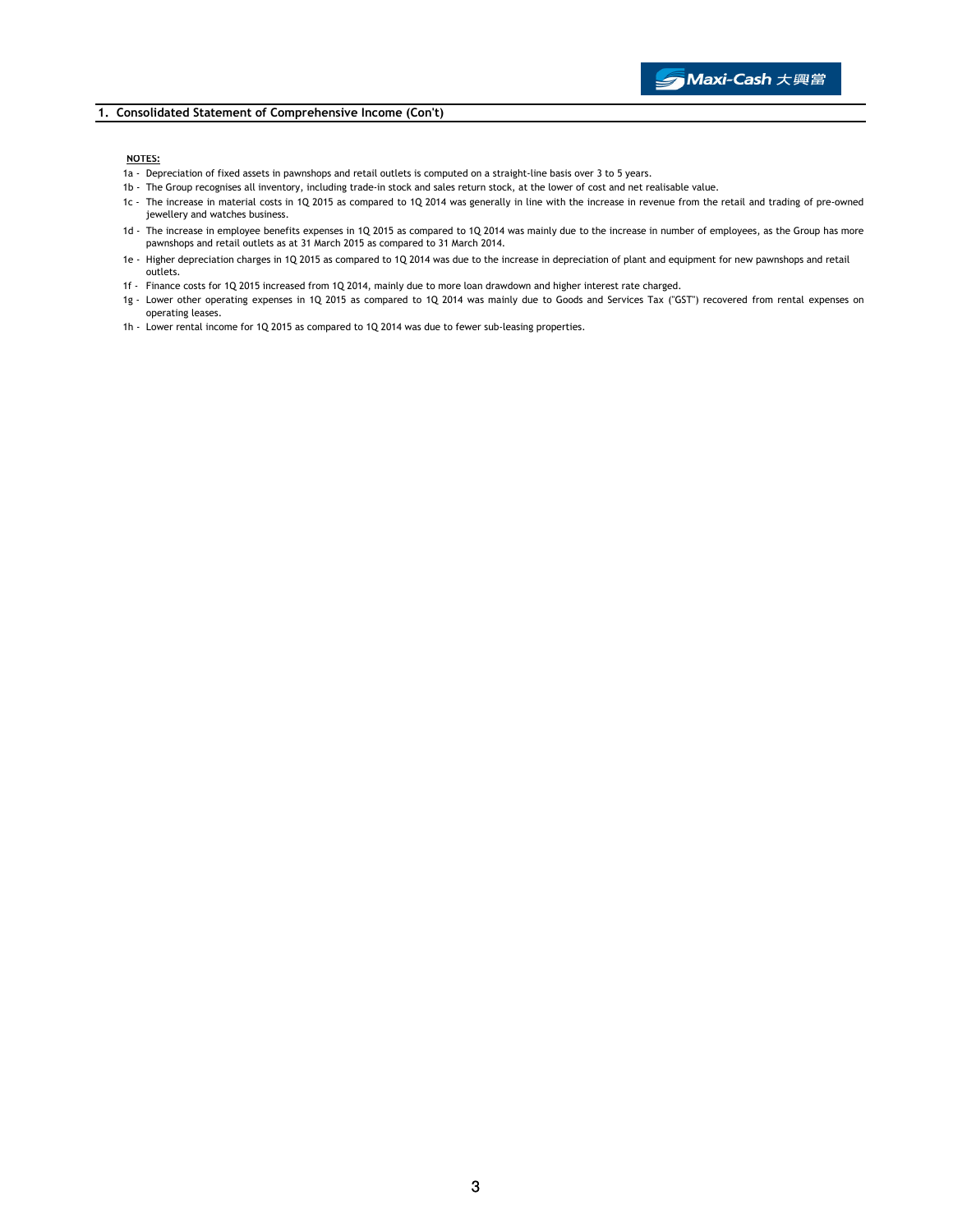

### 2. Statements of Financial Position

|                                                            | Group                            |         | <b>Company</b>      |                          |
|------------------------------------------------------------|----------------------------------|---------|---------------------|--------------------------|
|                                                            | 31-Mar-15<br>31-Dec-14<br>\$'000 |         | 31-Mar-15<br>\$'000 | 31-Dec-14<br>\$'000      |
|                                                            |                                  | \$'000  |                     |                          |
| <b>NON-CURRENT ASSETS</b>                                  |                                  |         |                     |                          |
| Property, plant and equipment                              | 4,007                            | 4,287   | 84                  | 88                       |
| Investments in subsidiaries                                |                                  |         | 45,000              | 45,000                   |
| Other receivables                                          | 1,213                            | 909     | 995                 | 909                      |
| Prepaid rent                                               | 79                               | 95      |                     |                          |
| Deferred tax assets                                        | 1,200                            | 1,150   | 28                  | 30                       |
|                                                            | 6,499                            | 6,441   | 46,107              | 46,027                   |
| <b>CURRENT ASSETS</b>                                      |                                  |         |                     |                          |
| Inventories                                                | 32,725                           | 30,618  | ÷.                  |                          |
| Trade and other receivables                                | 197,863                          | 199,957 | 994                 | 1,291                    |
| Prepaid rent                                               | 139                              | 212     |                     | 47                       |
| Prepayments<br>Due from subsidiaries (non-trade)           | 605                              | 728     | 33<br>30,220        | 26<br>28,804             |
| Cash and bank balances                                     | 10,053                           | 9,264   | 1,421               | 1,444                    |
|                                                            | 241,385                          | 240,779 | 32,668              | 31,612                   |
| <b>TOTAL ASSETS</b>                                        | 247,884                          | 247,220 | 78,775              | 77,639                   |
| <b>CURRENT LIABILITIES</b>                                 |                                  |         |                     |                          |
| Trade and other payables                                   | 3,412                            | 3,539   | 876                 | 923                      |
| Due to immediate holding company (non-trade)               | 46,192                           | 114,196 | 12,721              | 12,685                   |
| Provision for taxation                                     | 1,235                            | 1,033   | 17                  | 16                       |
| Interest-bearing loans                                     | 131,300                          | 63,710  |                     |                          |
|                                                            | 182,139                          | 182,478 | 13,614              | 13,624                   |
| Net current assets                                         | 59,246                           | 58,301  | 19,054              | 17,988                   |
|                                                            |                                  |         |                     |                          |
| <b>NON-CURRENT LIABILITIES</b><br>Deferred tax liabilities | 36                               | 36      | ä,                  | $\overline{\phantom{a}}$ |
|                                                            |                                  |         |                     |                          |
|                                                            | 36                               | 36      |                     | $\blacksquare$           |
| <b>TOTAL LIABILITIES</b>                                   | 182,175                          | 182,514 | 13,614              | 13,624                   |
| <b>Net assets</b>                                          | 65,709                           | 64,706  | 65,161              | 64,015                   |
| EQUITY ATTRIBUTABLE TO SHAREHOLDERS OF THE COMPANY         |                                  |         |                     |                          |
| Share capital                                              | 64,035                           | 64,035  | 64,035              | 64,035                   |
| Accumulated profit/(losses)                                | 1,017                            | 29      | 1,126               | (20)                     |
|                                                            | 65,052                           | 64,064  | 65,161              | 64,015                   |
| Non-controlling interests                                  | 657                              | 642     |                     |                          |
| <b>Total equity</b>                                        | 65,709                           | 64,706  | 65,161              | 64,015                   |
| Net asset value per ordinary share (cents)                 | 11.56                            | 11.39   | 11.58               | 11.38                    |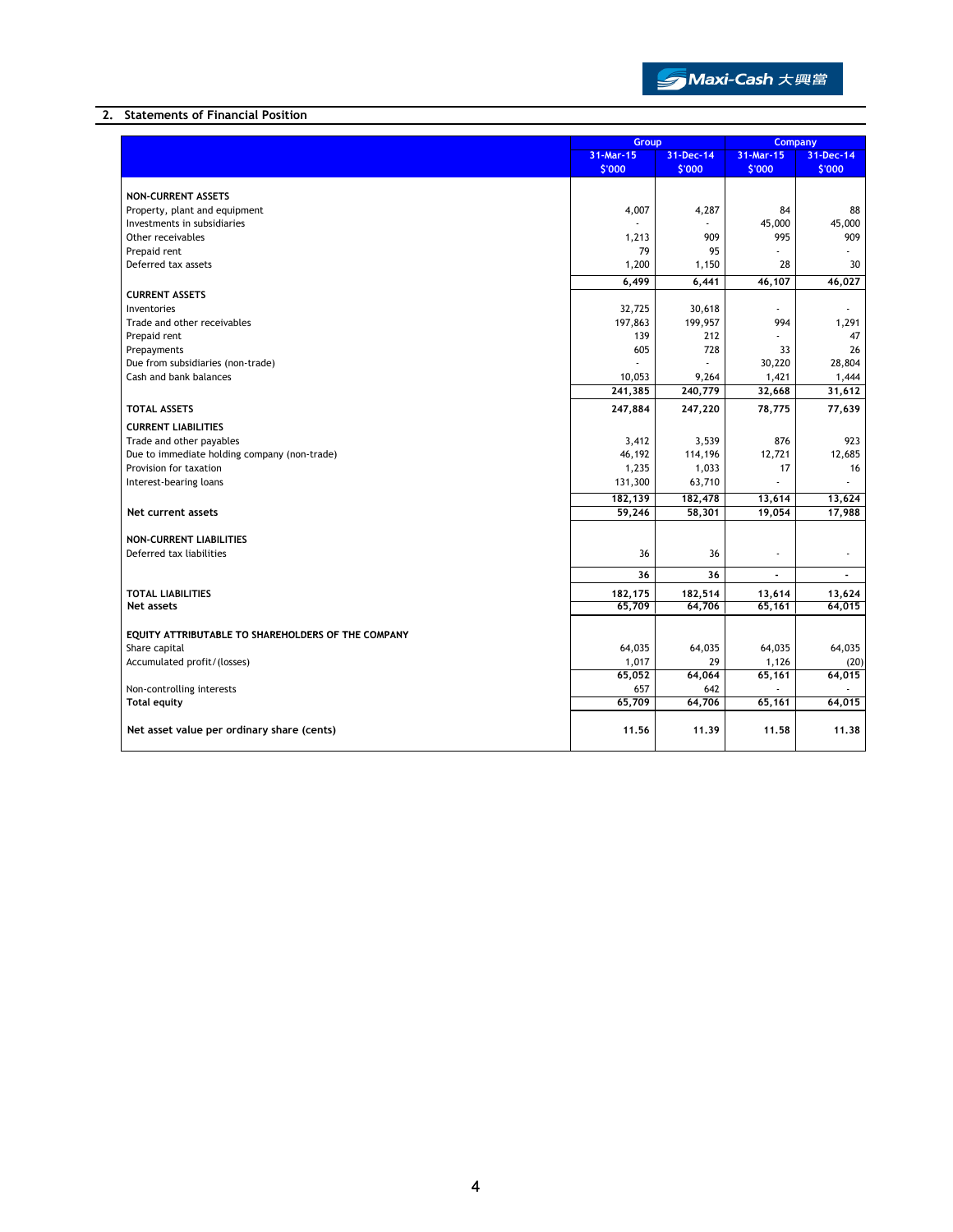#### 2. Statements of Financial Position (Con't)

#### 2a. - Review of Financial Position

The equity attributable to shareholders of the Company was \$65.1 million as at 31 March 2015 as compared to \$64.1 million as at 31 December 2014. The increase was attributable to the profit for the period.

The Group's total assets of \$247.9 million as at 31 March 2015 was \$0.7 million higher than that as at 31 December 2014 mainly due to the increase in inventories and cash and bank balances, partially offset by the decrease in trade and other receivables. The increase in inventories was due to the increase in pre-owned jewellery and watches for the Group's retail and trading of pre-owned jewellery and watches business. The decrease in trade and other receivables was due to the decrease in pledge book for the Group's pawnbroking business.

The Group's total liabilities of \$182.2 million as at 31 March 2015 was \$0.3 million lower than that as at 31 December 2014. This was mainly due to the decrease in amount due to immediate holding company (non-trade), partially offset by the increase in interest-bearing loans.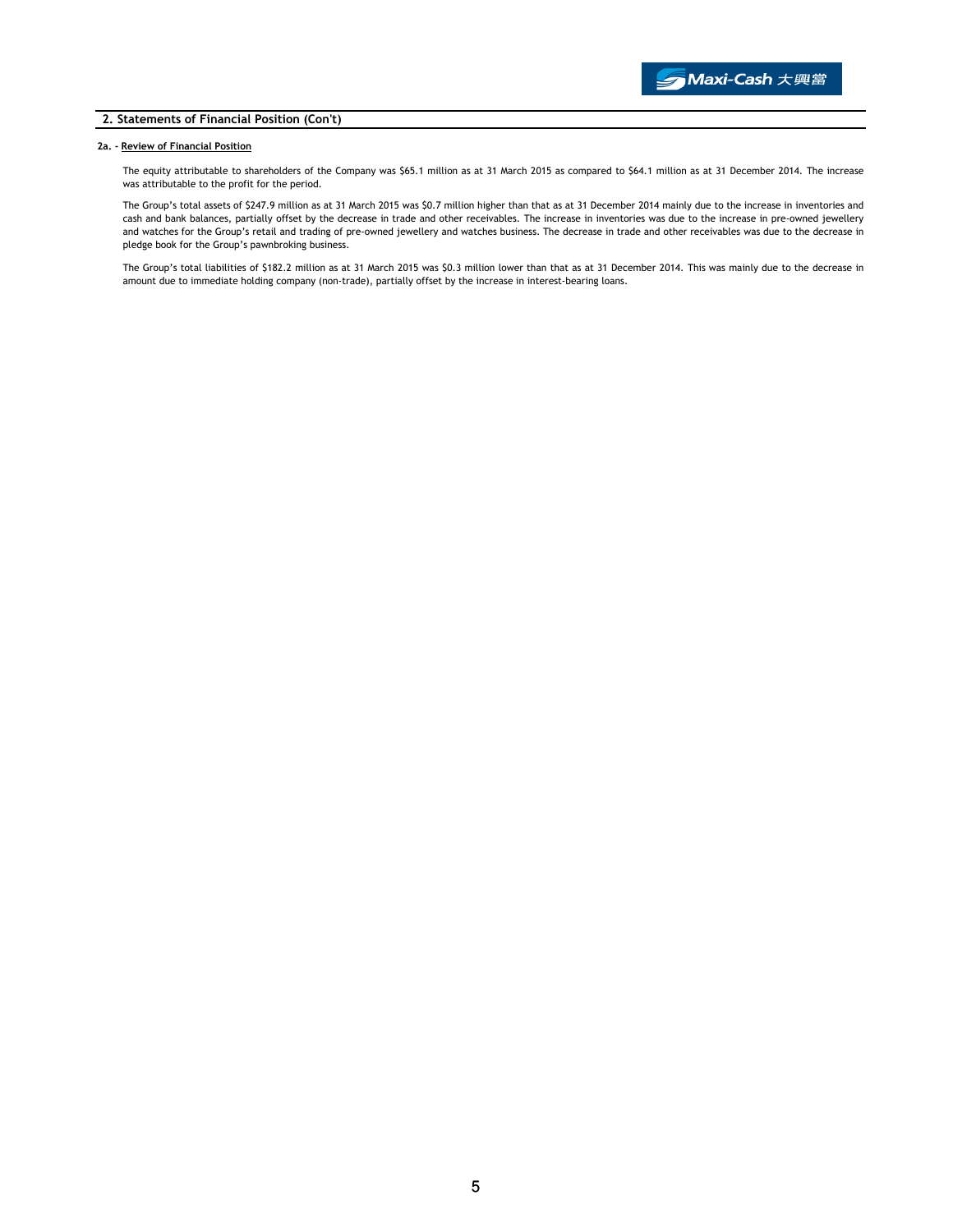

## 3. Consolidated Statement of Cash Flows For The Financial Period Ended 31 March 2015

|                                                                        | Group                    |                   |
|------------------------------------------------------------------------|--------------------------|-------------------|
|                                                                        | <b>1Q 2015</b><br>\$'000 | 1Q 2014<br>\$'000 |
| <b>OPERATING ACTIVITIES</b>                                            |                          |                   |
| Profit before taxation                                                 | 1,230                    | 267               |
| Adjustments for:                                                       |                          |                   |
| Property, plant and equipment written off                              | $\mathbf{1}$             |                   |
| Depreciation of property, plant and equipment                          | 379                      | 342               |
| Recovery of allowance for doubtful debts                               |                          | (46)              |
| Interest expense                                                       | 853                      | 663               |
| Amortisation of prepaid rent                                           | 88                       | 95                |
| Operating profit before working capital changes                        | 2,551                    | 1,321             |
| (Increase)/decrease in:                                                |                          |                   |
| Inventories                                                            | (2, 107)                 | (4, 625)          |
| Trade and other receivables                                            | 1,790                    | 3,444             |
| Prepayments                                                            | 123                      | (444)             |
| Decrease in:                                                           |                          |                   |
| Trade and other payables                                               | (127)                    | (355)             |
| Net cash generated from/ (used in) operations                          | 2,230                    | (659)             |
| Interest paid                                                          | (853)                    | (663)             |
| Income taxes refund                                                    |                          | 58                |
| Income taxes paid                                                      | (75)                     | (56)              |
| Net cash generated from/ (used in) operating activities                | 1,302                    | (1, 320)          |
| <b>INVESTING ACTIVITIES</b>                                            |                          |                   |
| Purchase of property, plant and equipment                              | (99)                     | (655)             |
| Increase in prepaid rent                                               |                          | (35)              |
| Net cash used in investing activities                                  | (99)                     | (690)             |
| <b>FINANCING ACTIVITIES</b>                                            |                          |                   |
| Proceeds from short-term notes                                         |                          | 20,000            |
| Proceeds from short-term bank borrowings, net                          | 67,590                   | 39,470            |
| Repayments of finance lease obligations                                |                          | (6)               |
| Repayments of advances from immediate holding company (non-trade), net | (68,004)                 | (60, 668)         |
| Net cash used in financing activities                                  | (414)                    | (1, 204)          |
| Net increase / (decrease) in cash and cash equivalents                 | 789                      | (3, 214)          |
| Cash and cash equivalents at beginning of period                       | 9,264                    | 11,601            |
| Cash and cash equivalents at end of period                             | 10,053                   | 8,387             |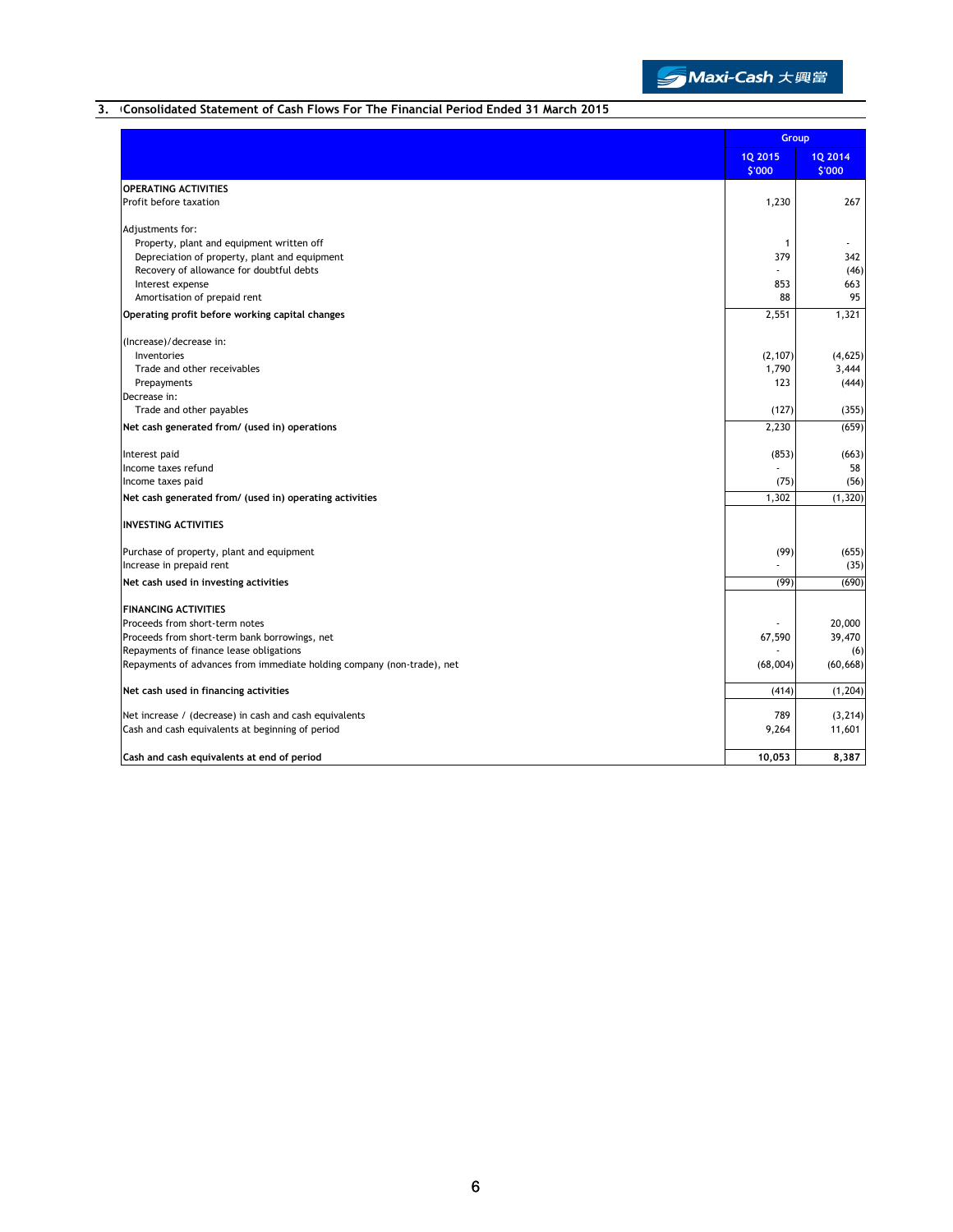### 3. Consolidated Statement of Cash Flows For The Financial Period Ended 31 March 2015 (Con't)

#### Cash and cash equivalents

Cash and cash equivalents included in the consolidated cash flow statements comprise the following amounts:-

|                           | 10 2015 | 10 2014 |
|---------------------------|---------|---------|
|                           | \$'000  | \$'000  |
| Cash at banks and in hand | 10.053  | 8,387   |
| Cash and cash equivalents | 10.053  | 8,387   |

### 3a. - Cashflow Analysis

Net cash generated from operating activities for 1Q 2015 was \$1.3 million compared to \$1.3 million used in operating activities in 1Q 2014. This was due to the increase in profit before taxation and decrease in trade and other receivables, partially offset by the increase in inventories and decrease in trade and other payables for the period.

Net cash used in investing activities of \$0.1 million in 1Q 2015 was due to renovation for pawnshops and retail outlets.

Net cash used in financing activities was \$0.4 million in 1Q 2015 compared to \$1.2 million in 1Q 2014. This was due to repayment of advances from immediate holding company (non-trade), partially offset by proceeds from short-term bank borrowings.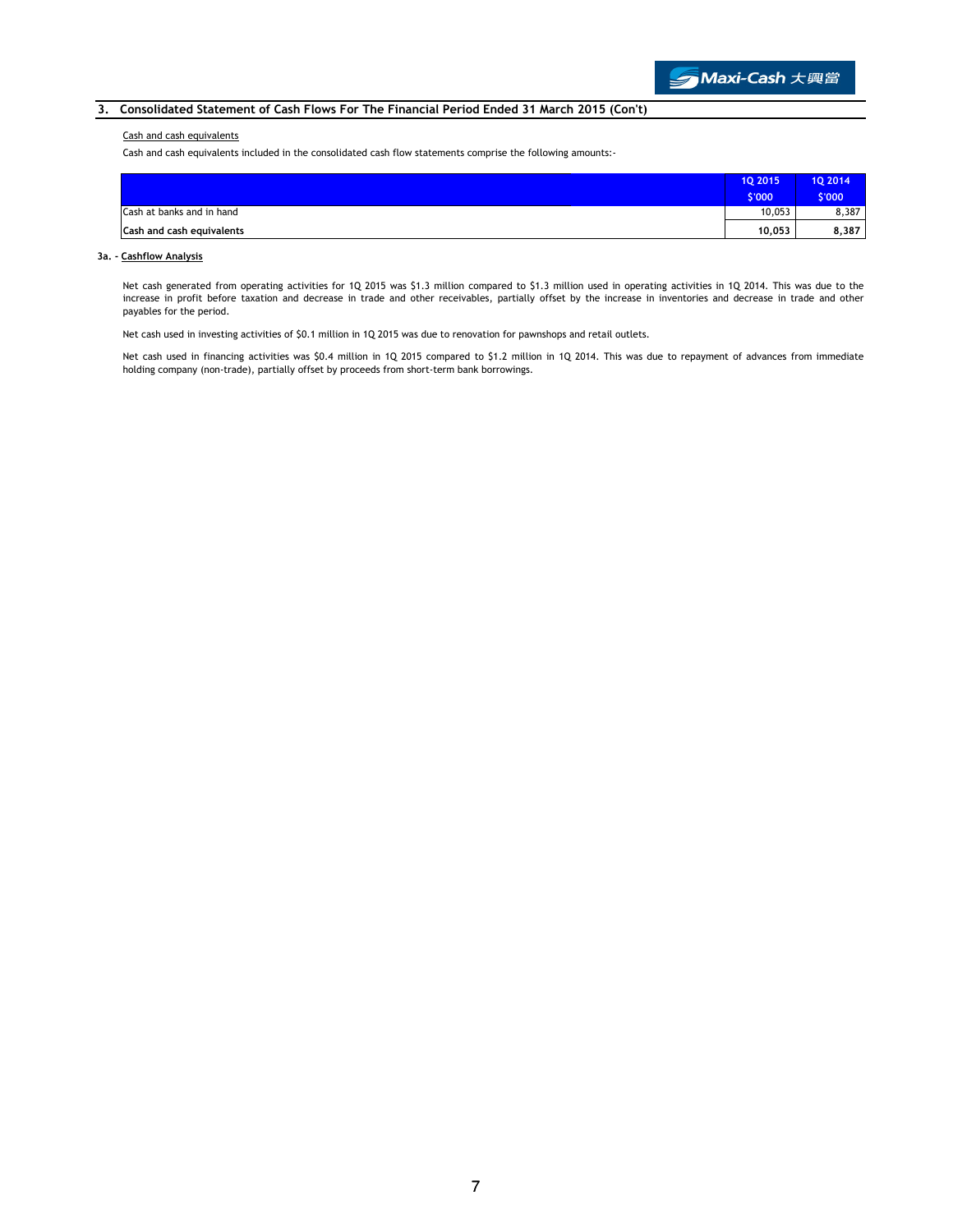

# 4. Statements of Changes in Equity

|                                           | Attributable to shareholders of<br>the Company |                                       | Non-                            |              |
|-------------------------------------------|------------------------------------------------|---------------------------------------|---------------------------------|--------------|
|                                           | <b>Share</b><br><b>Capital</b>                 | <b>Accumulated</b><br>profit/(losses) | controlling<br><b>interests</b> | <b>Total</b> |
|                                           | \$'000                                         | \$'000                                | \$'000                          | \$'000       |
| Group                                     |                                                |                                       |                                 |              |
| Balance as at 1 January 2015              | 64,035                                         | 29                                    | 642                             | 64,706       |
| Total comprehensive income for the period |                                                | 988                                   | 15                              | 1,003        |
| Balance as at 31 March 2015               | 64,035                                         | 1,017                                 | 657                             | 65,709       |
|                                           |                                                |                                       |                                 |              |
| Balance as at 1 January 2014              | 64,035                                         | (611)                                 | 598                             | 64,022       |
| Total comprehensive income for the period |                                                | 202                                   | 14                              | 216          |
| Balance as at 31 March 2014               | 64,035                                         | (409)                                 | 612                             | 64,238       |
| Company                                   |                                                |                                       |                                 |              |
| Balance as at 1 January 2015              | 64,035                                         | (20)                                  |                                 | 64,015       |
| Total comprehensive income for the period |                                                | 1,146                                 |                                 | 1,146        |
| Balance as at 31 March 2015               | 64,035                                         | 1,126                                 |                                 | 65,161       |
|                                           |                                                |                                       |                                 |              |
| Balance as at 1 January 2014              | 64,035                                         | 39                                    |                                 | 64,074       |
| Total comprehensive income for the period |                                                | (103)                                 |                                 | (103)        |
| Balance as at 31 March 2014               | 64,035                                         | (64)                                  |                                 | 63,971       |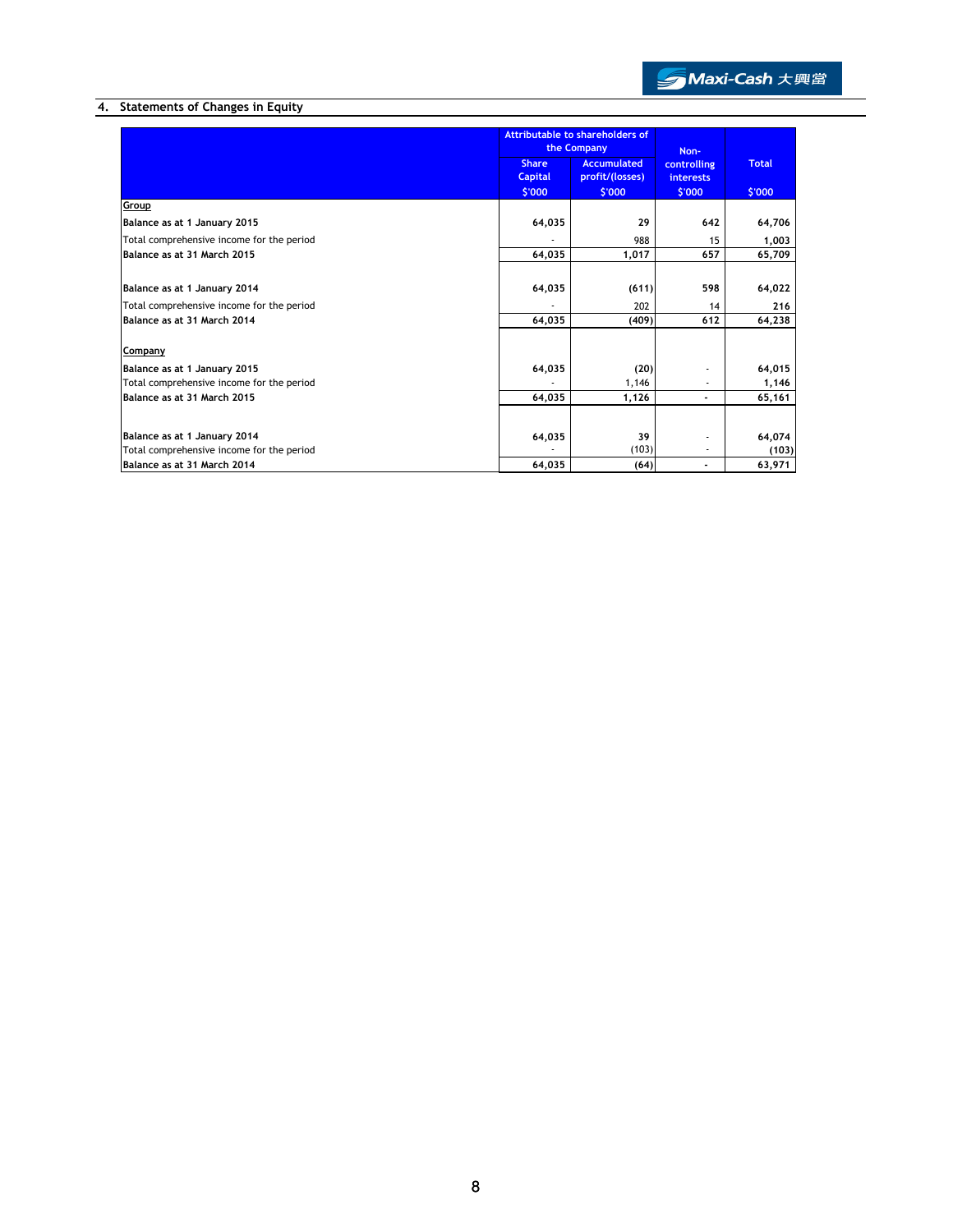

### 5. Changes in Share Capital

|                                                             | <b>Company</b> |         |
|-------------------------------------------------------------|----------------|---------|
|                                                             | 2015           | 2014    |
| No. of shares                                               | '000           | '000'   |
| Issued and fully paid-up share capital                      |                |         |
| Balance at 1 January                                        | 562,637        | 468,864 |
| New ordinary shares issued pursuant to bonus issue (Note 1) |                | 93,773  |
| Balance at 31 March 2015 / 31 December 2014                 | 562.637        | 562.637 |
|                                                             |                |         |

Note 1 - On 19 February 2014, the Company proposed a bonus issue to shareholders on the basis of one bonus share for every five existing ordinary shares in the capital of the Company which was approved by SGX-ST on 28 April 2014. The 93,772,628 bonus shares were listed and quoted on Catalist on 27 May 2014.

The Company has no outstanding convertibles or treasury shares as at 31 March 2015 and 31 March 2014.

### 6. Changes in Treasury Shares

There were no sales, transfers, disposal, cancellation and / or use of treasury shares as at 31 March 2015 (31 December 2014: Nil). The Company does not have any treasury shares.

### 7. Group Borrowings and Debt Securities

Amount repayable in one year or less, or on demand

|                | As at 31-Mar-15 |                | As at 31-Dec-14  |
|----------------|-----------------|----------------|------------------|
| <b>Secured</b> | Unsecured       | <b>Secured</b> | <b>Unsecured</b> |
| 6'000'         | \$'000          | 6'000'         | \$'000'          |
| 131,300        |                 | 63,710         |                  |

Amount repayable after one year

|                          | As at 31-Mar-15            |                          | As at 31-Dec-14            |
|--------------------------|----------------------------|--------------------------|----------------------------|
| <b>Secured</b><br>\$'000 | <b>Unsecured</b><br>\$'000 | <b>Secured</b><br>6'000' | <b>Unsecured</b><br>\$'000 |
|                          |                            |                          |                            |

#### Details of collateral

The Group's borrowings and debt securities are secured as follows:-

i) corporate guarantees by Aspial Corporation Limited; and

ii) fixed and floating charges on all assets of certain subsidiaries.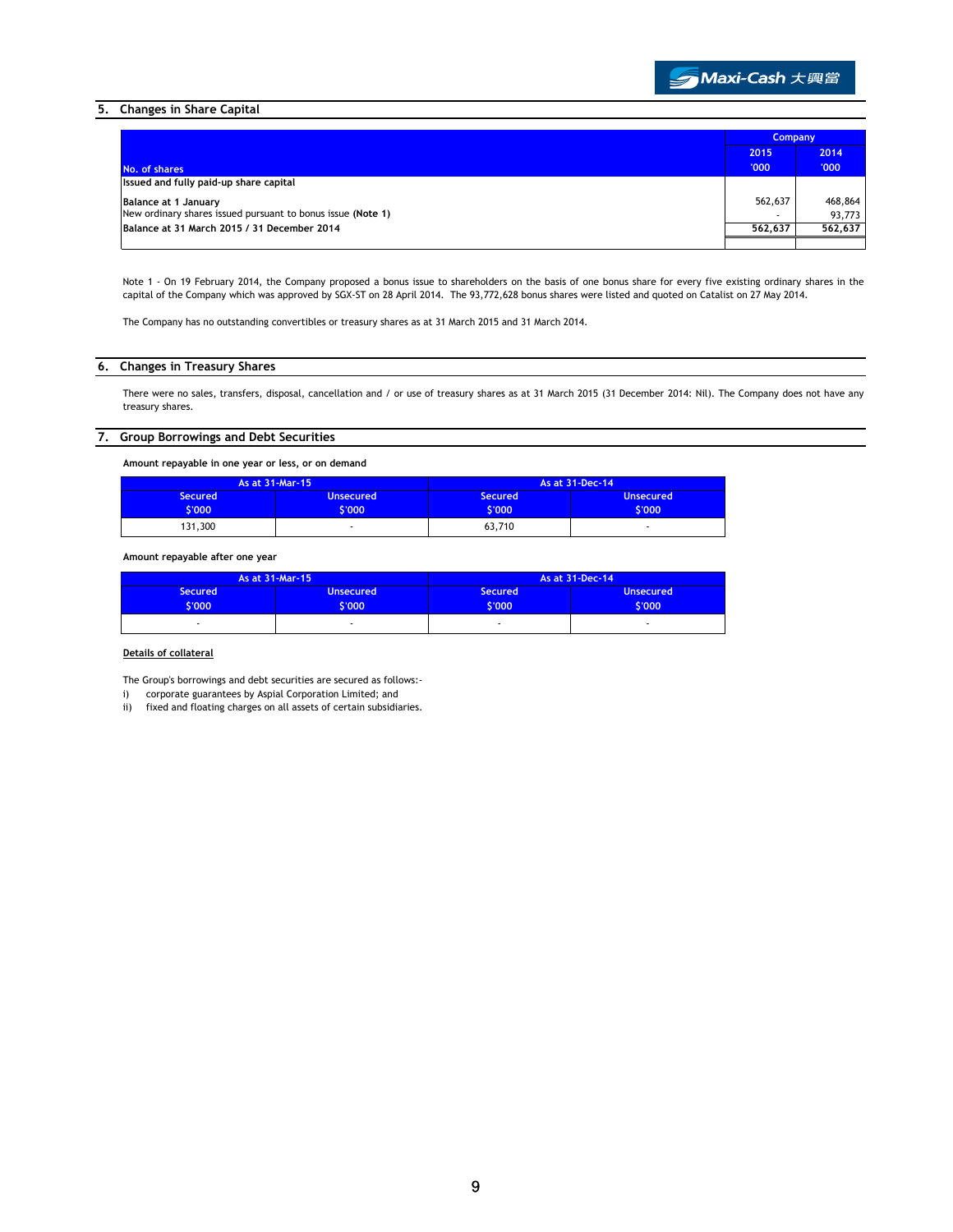#### 8. Auditor's Report

The figures have not been audited or reviewed by the auditors.

## 9. Accounting Policies

The Group has applied the same accounting policies and methods of computation in the first quarter announcement for the current financial year as those of the audited financial statements for the financial year ended 31 December 2014, as well as all applicable new and revised Financial Reporting Standards ("FRSs") which became effective for financial years beginning on or after 1 January 2015. The adoption of these new and revised FRSs has no material effect on the first quarter announcement for the current financial year.

# 10. Earnings per Share

|                                            | <b>Group</b>       |                    |
|--------------------------------------------|--------------------|--------------------|
|                                            | 31-Mar-15<br>cents | 31-Mar-14<br>cents |
| i) Basic earnings per share                | 0.18               | 0.04               |
| ii) Diluted earnings per share             | 0.18               | 0.04               |
| - Weighted average number of shares ('000) | 562,637            | 468,864            |

## 11. Net Asset Value per Share

|                                            | <b>Group</b> |           | <b>Company</b> |           |
|--------------------------------------------|--------------|-----------|----------------|-----------|
|                                            | 31-Mar-15    | 31-Dec-14 | 31-Mar-15      | 31-Dec-14 |
| Net asset value per ordinary share (cents) | 11.56        | 11.39     | 11.58          | 11.38     |
| Number of ordinary shares in issue ('000)  | 562,637      | 562,637   | 562,637        | 562,637   |

#### 12. Variance from Forecast Statement

No forecast for the financial period ended 31 March 2015 was previously provided.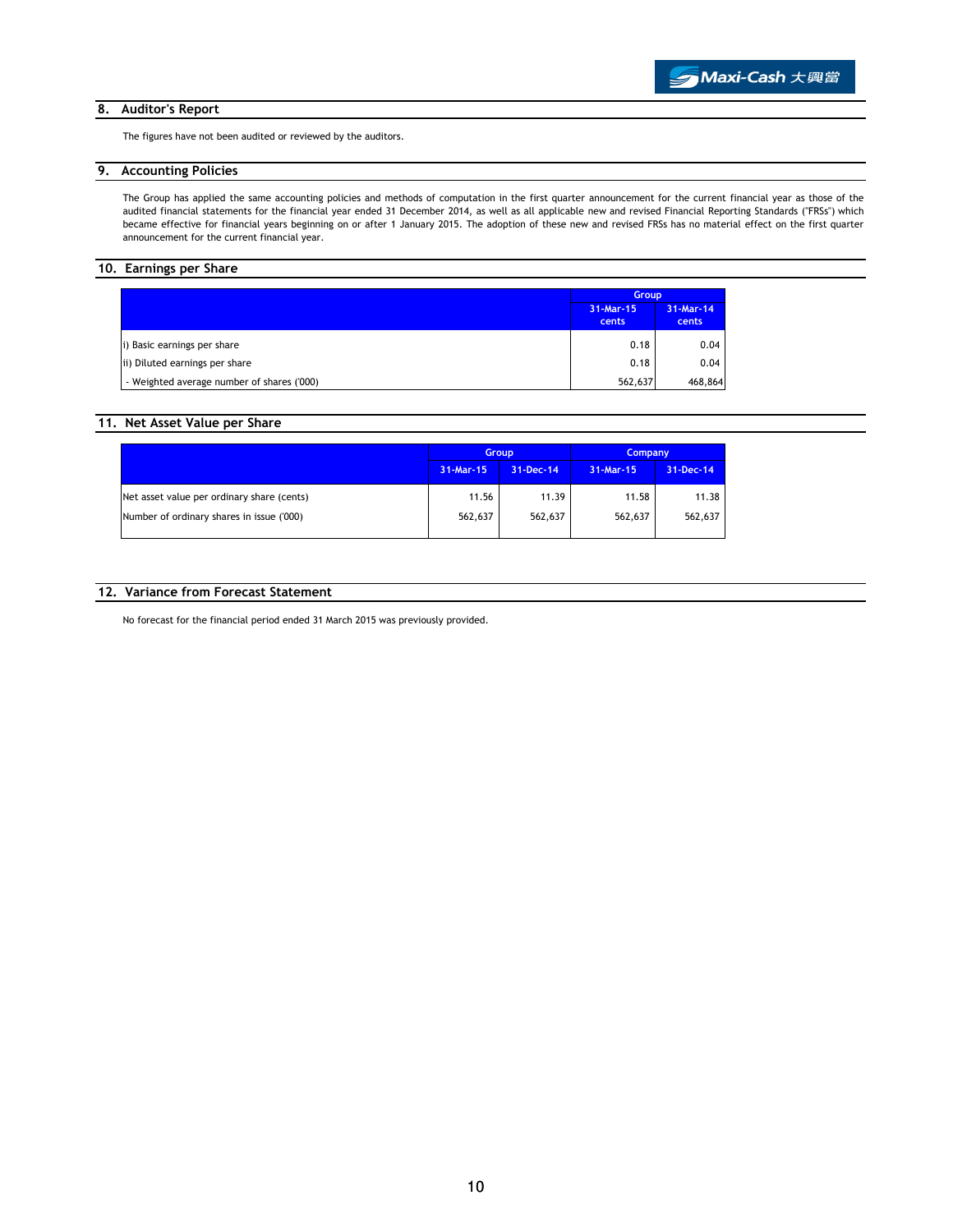#### 13. Review of Corporate Performance

The Group's revenue of \$28.7 million for 1Q 2015 was \$1.8 million higher than 1Q 2014. The increase in revenue was contributed by both the pawnbroking business and the retail and trading of pre-owned jewellery and watches business.

Revenue contribution from the pawnbroking business increased by about 8.1% in 1Q 2015. The increased was primarily attributed to the higher interest income from its pledge book as compared to the corresponding quarter in 2014. The retail and trading of pre-owned jewellery and watches business recorded an increase by about 6.1% in revenue in 1Q 2015.

In 1Q 2015, expenses increased across major cost categories mainly due to the increase in number of pawnshops and retail outlets from 35 stores in 1Q 2014 to 40 stores in 1Q 2015 and the increase in bank borrowings. The operation of the additional stores and the increase in bank borrowings had contributed to the increase in expenses such as employee benefits, finance costs and rental costs expenses as well as depreciation and amortization expenses.

At the pre-tax level, the Group's profit of \$1.2 million for 1Q 2015 was \$0.9 million higher than that of the corresponding quarter in 2014.

#### 14. Business Outlook

The Group's operating environment continues to be challenging as existing pawnbrokers continue to open new stores to increase their geographical spread while new entrants try to find niches to overcome their lack of economies of scale. Borrowing costs is also likely to increase amid the rising interest rate environment. The implementation of the new Pawnbrokers Act 2015 on 1 April 2015 will further increase the transparency and accountability in this industry.

The Group will try to mitigate the rising costs by leveraging on having the largest network of stores in Singapore and its strong brand identity. We will continue to work on initiatives to improve pawnbroking revenue and sales of pre-owned jewellery and watches.

With rising costs, keen competition and continued volatility in gold prices, the Group will continue to focus on growth so that we can leverage on our scale to minimise costs and improve efficiencies.